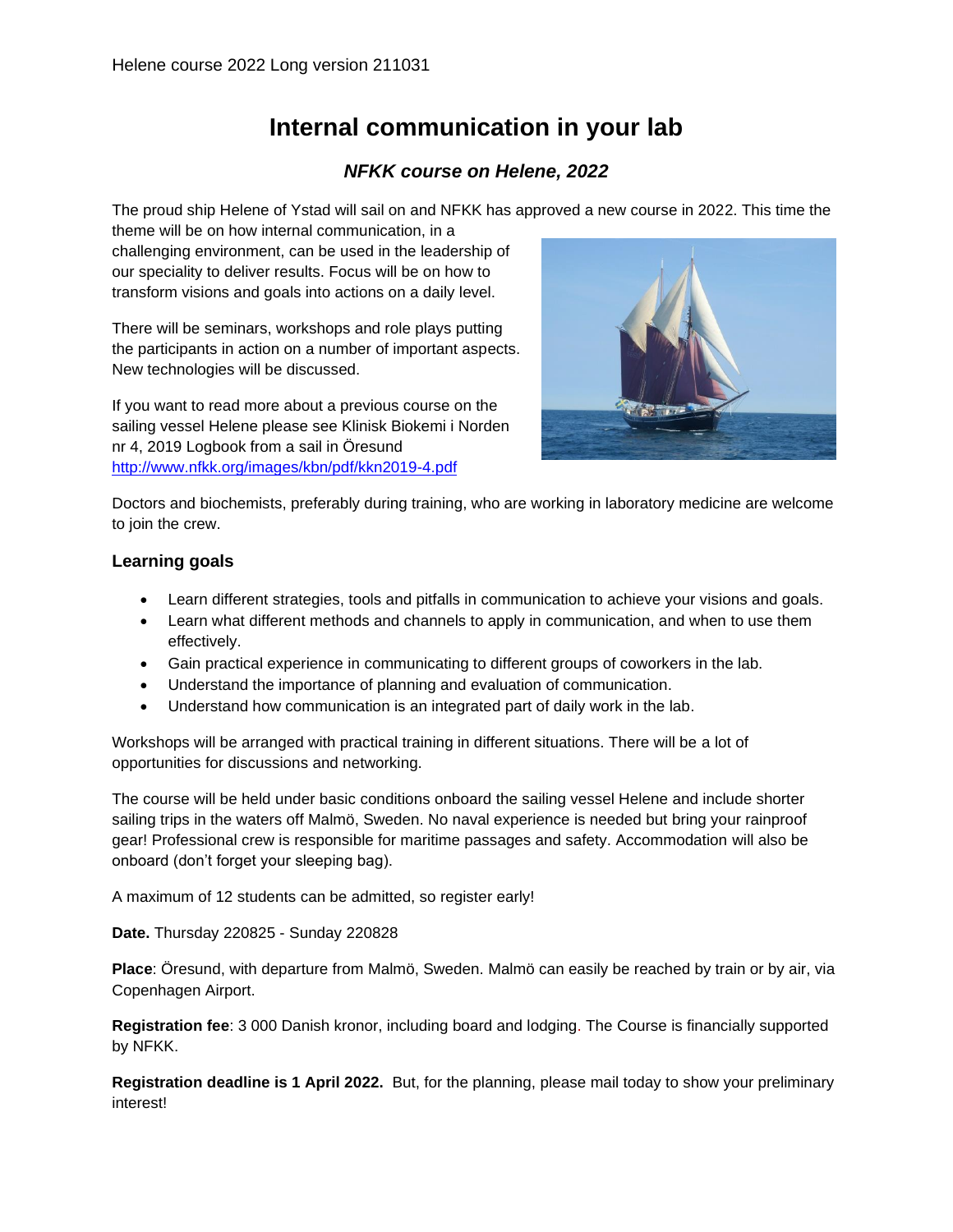#### **Agenda**

#### **Thursday 25 August**

1000 - 1200: Boarding, security briefing and lunch **1200: Departure –** *Nota Bene: Don´t be late!* 1600: ETA (Estimated Time of Arrival) in Danish port TBD (To Be Determined). 1630: Why we are here - Introduction to the course (Per Simonsson) 1700-1900: Seminar: The fundamentals of communication as a backbone in leadership (Per Simonsson) 1900: Dinner on board 2000: Why I feel the need to attend – and what I expect (All participants)

#### **Friday 26 August**

0800: Seminar: How to identify your visions and goals for the lab. (Lena Dillner) 1000: Workshop in 3 groups: Identifying and expressing your visions and goals, at different levels of the laboratory 1200: Lunch 1300: Workshop in 3 groups: Creating a communication plan and communication methods for your laboratory 1700: ETA in Danish port TBD. 1700: Presentation of today's work (chaired by Lena Dillner) 1900: Dinner on board 2000: Late-night seminar: Grand strategies – and some dirty tricks. The lecturers will share their secret tools and tips. (all)

### **Saturday 27 August**

0800: Seminar: How communication can keep laboratory staff reasonably happy and troublemakers obedient (Dunja Rogić) 1000-1200: Workshop and role play in 3 groups on different topics relating to practical communication 1200: Lunch 1300: Workshop in 3 groups: Using social media in management 1700: ETA in Malmö 1700: Presentation of today's work (Chaired by Dunja Rogić) 1900: Dinner on board 2000: How to break bad news (Bess Frøyshov)

#### **Sunday 28 August**

0800: How to monitor and evaluate your communication (Bess Frøyshov) 0900: What have I learned and how I will use the skills in my laboratory? Summing up and follow up (Per Simonsson et al) 1200: Departure from Malmö